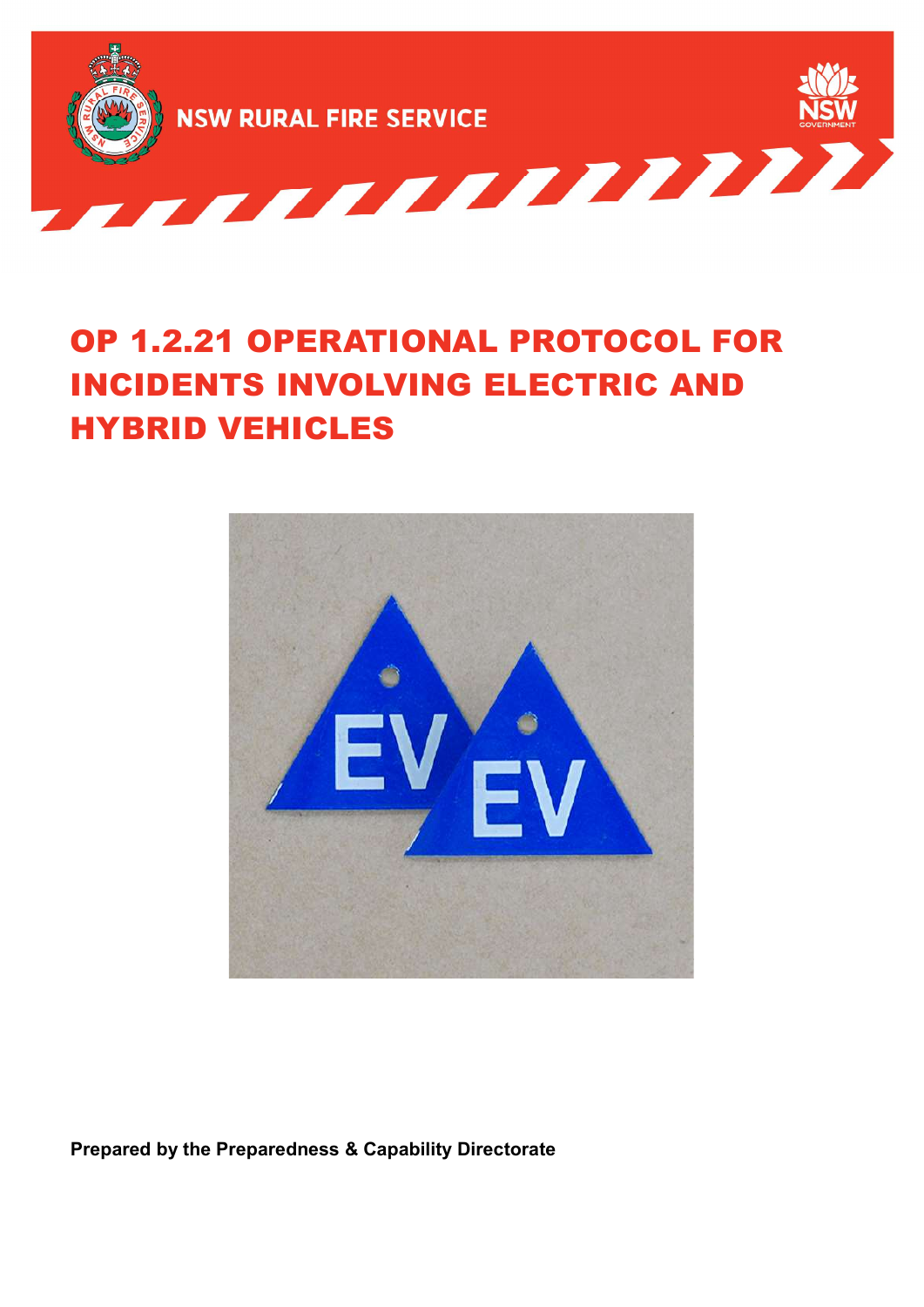# Document control

#### Release history

| <b>Version</b> | <b>Date</b>    | <b>Author</b>    | <b>Summary of changes</b>      |
|----------------|----------------|------------------|--------------------------------|
| 0.1            | 18 April 2021  | Supt. Dan Meijer | <b>Initial Draft</b>           |
| 1.0            | 3 August 2021  | Supt. Dan Meijer | Alterations at request of DCFO |
| 1.1            | 12 August 2021 | Supt. Dan Meijer | Alterations at request of DCFO |
|                |                |                  |                                |

#### Reviewed by

| <b>Name</b>           | <b>Title</b>                            | <b>Date</b> |
|-----------------------|-----------------------------------------|-------------|
| Ch. Supt. Josh Atkins | <b>Manager Operational Performance</b>  | 4 Aug 2021  |
| Paul Seager           | <b>Director Operational Training</b>    | 4 Aug 2021  |
| Ch. Supt. Chris Ryder | <b>Acting Director State Operations</b> | 6 Aug 2021  |
|                       |                                         |             |

# Approved by

| <b>Name</b>                | Title                                        | <b>Date</b>    |
|----------------------------|----------------------------------------------|----------------|
| Dep Comm. Kyle Stewart     | Deputy Commissioner Performance & Capability | 6 Aug 2021     |
| Dep. Comm. Peter McKechnie | Deputy Commissioner Field Operations         | 25 August 2021 |
|                            |                                              |                |

#### Related documents

| <b>Document name</b> | <b>Version</b> |
|----------------------|----------------|
|                      |                |
|                      |                |
|                      |                |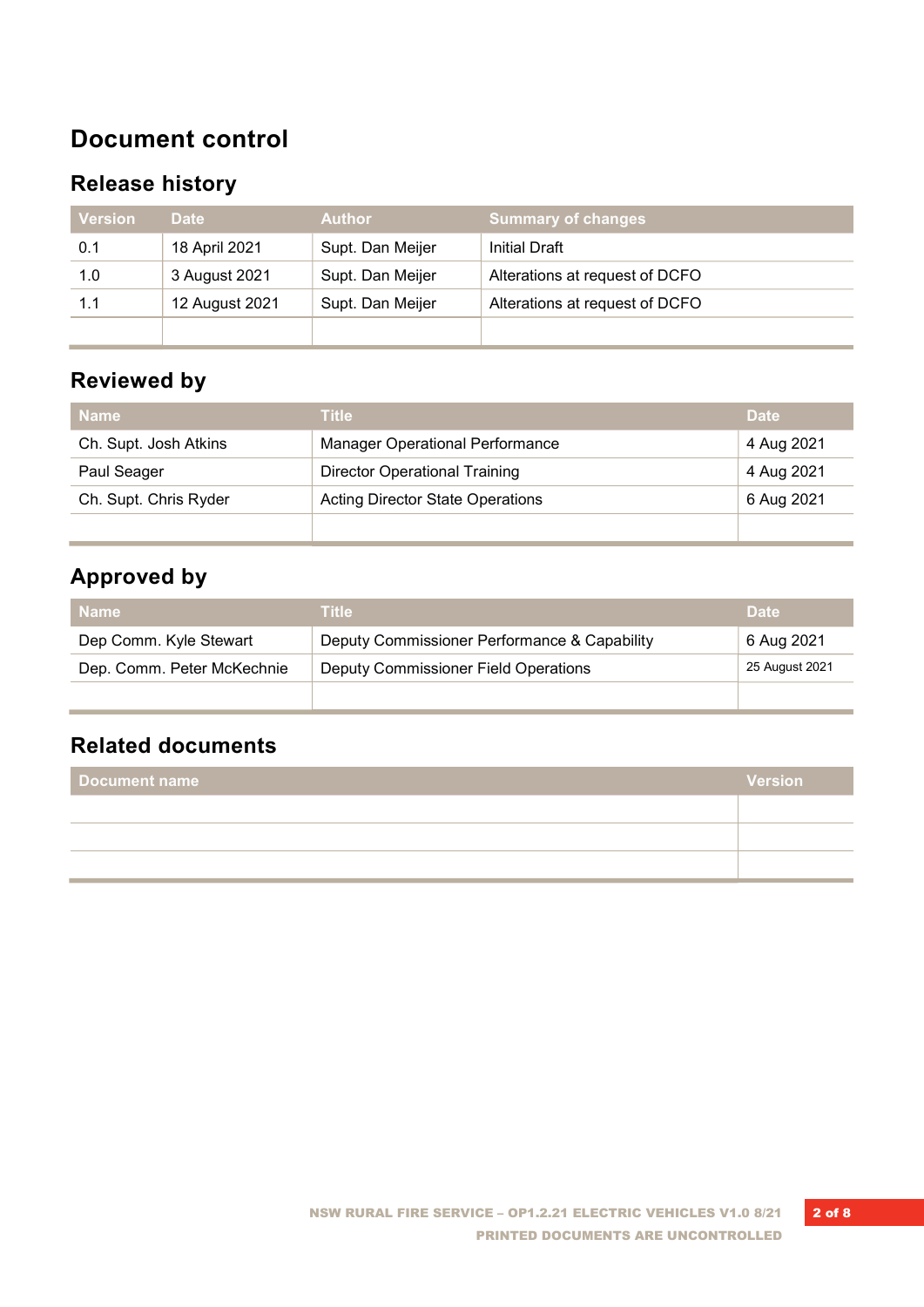# **Contents**

| $\overline{2}$ |     |  |  |  |
|----------------|-----|--|--|--|
| 3              |     |  |  |  |
| 4              |     |  |  |  |
|                | 4.1 |  |  |  |
|                |     |  |  |  |
| 5              |     |  |  |  |
| 6              |     |  |  |  |
|                | 6.1 |  |  |  |
|                | 6.2 |  |  |  |
|                | 6.3 |  |  |  |
|                | 6.4 |  |  |  |
|                | 6.5 |  |  |  |
| $\overline{7}$ |     |  |  |  |
|                | 71  |  |  |  |
|                |     |  |  |  |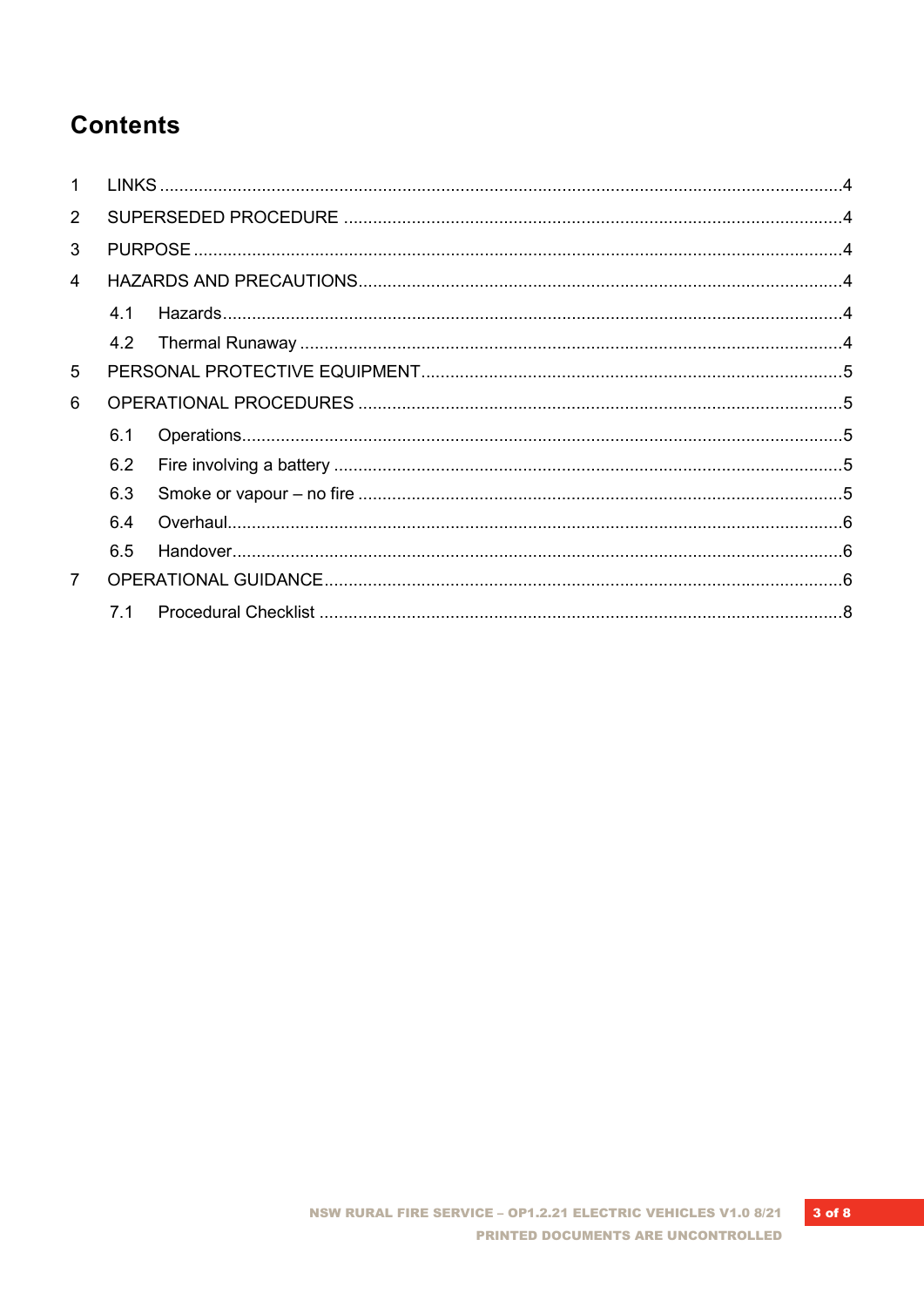# 1 LINKS

- > NSW RFS Fireground SOPs
- › FRNSW Operations Bulletin 2021-01: Electric Vehicle Fires
- › 2018 Australian Emergency Response Guidebook
- › NSW RFS Village Firefighter training package
- > Various manufacturers' emergency response quides.

# 2 SUPERSEDED PROCEDURE

Nil

# 3 PURPOSE

This Operational Protocol outlines the guidance and procedures specific to fires in vehicles with fully or partially electric power plants. It does not re-visit established processes for motor vehicle incidents to which the vehicle power plant is not relevant.

# 4 HAZARDS AND PRECAUTIONS

#### 4.1 Hazards

Hazards include those present at all incidents involving motor vehicles and working on roads, such as traffic, and movement of unstable vehicles. In addition, specific hazards may exist that are only present when an electric vehicle (EV) is involved. These may include:

- > High-voltage direct current (DC) electricity. Voltage detectors currently in use do not detect DC.
- > Toxic and flammable gases and vapours from lithium-ion batteries, which may have serious health effects if inhaled or ingested. Breathing apparatus is to be worn whenever dealing with an EV fire; if it is not available, firefighters must stay clear of smoke and vapour issuing from an EV.
- > High-pressure flame from batteries. Structural PPC and Compressed Air Breathing Apparatus (CABA) should be worn wherever possible. If it is not available, full bush fire PPC must be worn including gloves, eye protection, and turned-up collars (flash hoods should be considered), and firefighters must remain at least 3m clear of the vehicle.
- › Secondary ignition which may occur hours or days after the initial incident. Use Thermal Imaging Cameras (TICs) and cool battery casings to ambient temperature (this may take considerable time and volume of water).

#### 4.2 Thermal Runaway

Thermal runaway is a chemical reaction where a cell fails inside a battery and a short circuit ignites the electrolyte, releasing excessive heat, toxic gases, and flammable vapours. The heat may affect surrounding cells also sending them into thermal runaway.

Indicators of thermal runaway in a battery are:

- Intense or uneven areas of heat on the battery surface
- **>** Smoke or vapour from the battery.

Cooling with water can potentially prevent thermal runaway. Water is the best extinguishing agent as foam does not assist in cooling and may inhibit use of a TIC to identify affected areas of the battery.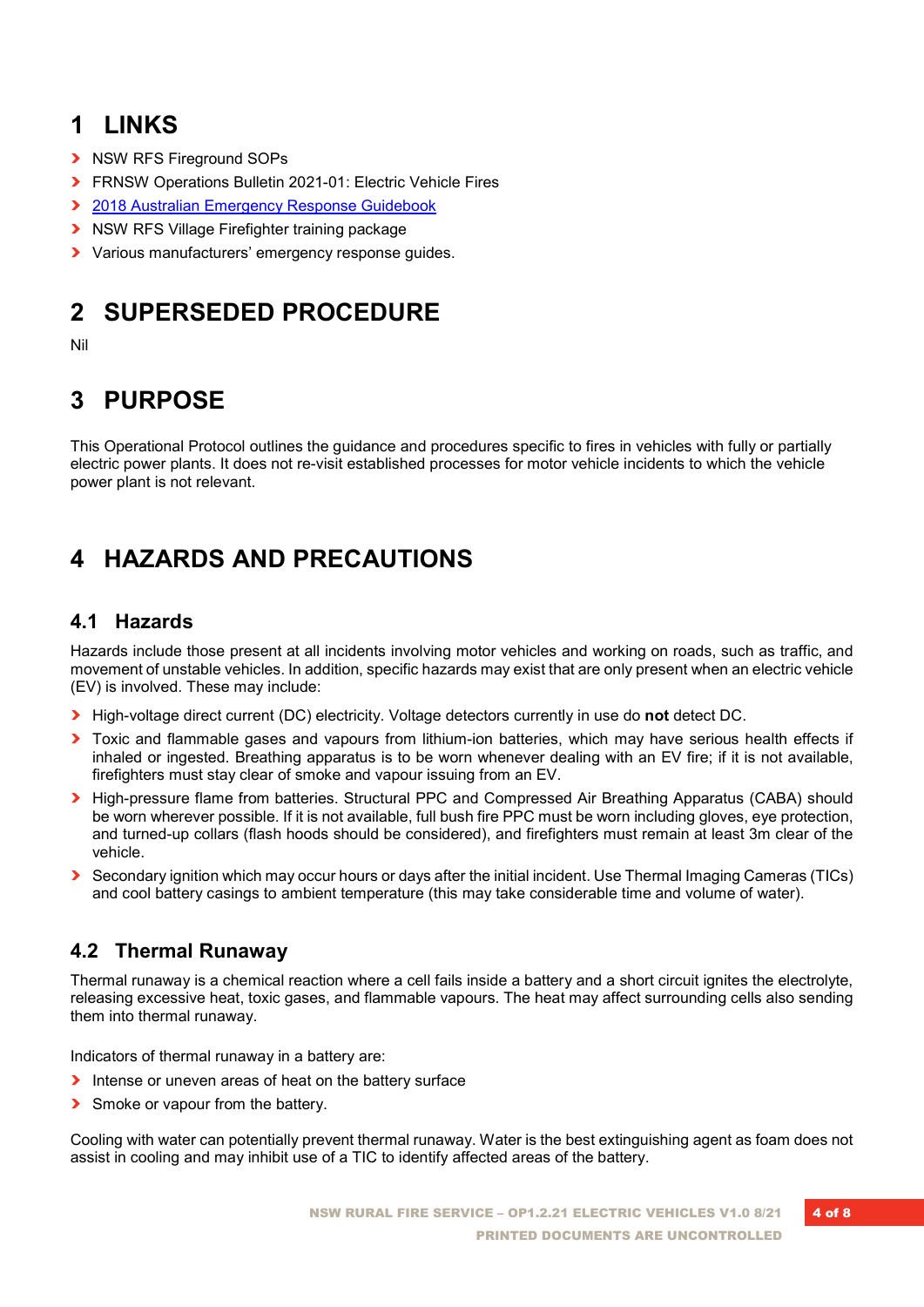A large and sustained supply of water may be required (at least 4000 litres). The battery needs to be cooled with water and its temperature checked with a thermal imaging camera. If its temperature is elevated above ambient temperature, continue to cool it and check its temperature every 15 minutes. When the battery is at ambient temperature, the battery needs to be monitored for 60 minutes, checking with a TIC to ensure that its temperature is stable. If no TIC is carried by the appliance on scene, request the attendance of an appliance that carries one, through Firecom.

## 5 PERSONAL PROTECTIVE EQUIPMENT

When an EV is involved in fire, structural PPC and Compressed Air Breathing Apparatus (CABA) is to be used in offensive or defensive firefighting, and overhaul of the vehicle(s).

If structural PPC and CABA is not available, full bush fire PPC is to be used, including hand and eye protection; flash hoods and any available respiratory protection should be considered due to the potential for high temperature/velocity flames to be present. Firefighters without structural PPC and CABA must stay well clear of any smoke and vapours, should remain 3m clear of the vehicle wherever possible, and request the dispatch of a crew with structural PPE and CABA, from Firecom.

# 6 OPERATIONAL PROCEDURES

#### 6.1 Operations

Use standard firefighting strategies and tactics to extinguish fires in EVs. When safe to do so:

- **I** Identify look for EV signage on number plate or other EV identifiers.
- $\blacktriangleright$  Immobilise and stabilise the vehicle approach from the 45 $\degree$  or side and chock wheels with wheel chocks and apply the brake.
- $\triangleright$  Disable the vehicle disable the vehicle as instructed by the manufacturers' instructions (eq turn off the ignition). Avoid contact with orange HV cabling. Do not cut, pierce, or touch damaged batteries.
- If there is crash damage and the vehicle battery casing appears compromised, whether or not fire is present, there is a risk of exposure to electrical current. Do not touch the vehicle.

#### 6.2 Fire involving a battery

- › Attack the battery fire from uphill and upwind, to avoid toxic smoke and products of combustion. Be aware that projectiles may be released from the battery.
- › Use water from a 38mm hose line with 700kpa at the branch. Do not use a live reel as water runoff may contaminate the hose, which may need to be discarded at the scene.
- If the vehicle has not been immobilised, commence fire attack from 45° to the wheels, to avoid unexpected vehicle movement or high-pressure flames.
- › Use a TIC to identify areas of highest temperature within the battery.
- > Once the battery fire is extinguished, follow procedures for smoke or vapour no fire below.

#### 6.3 Smoke or vapour – no fire

If there is smoke or vapour but no fire, or a thermal runaway is suspected or occurring:

- › Implement a 3 metre Exclusion Zone. Operate outside of the smoke or vapour.
- > Protect exposures.
- $\triangleright$  Use a TIC to identify areas of highest temperature within the battery on the outer casing.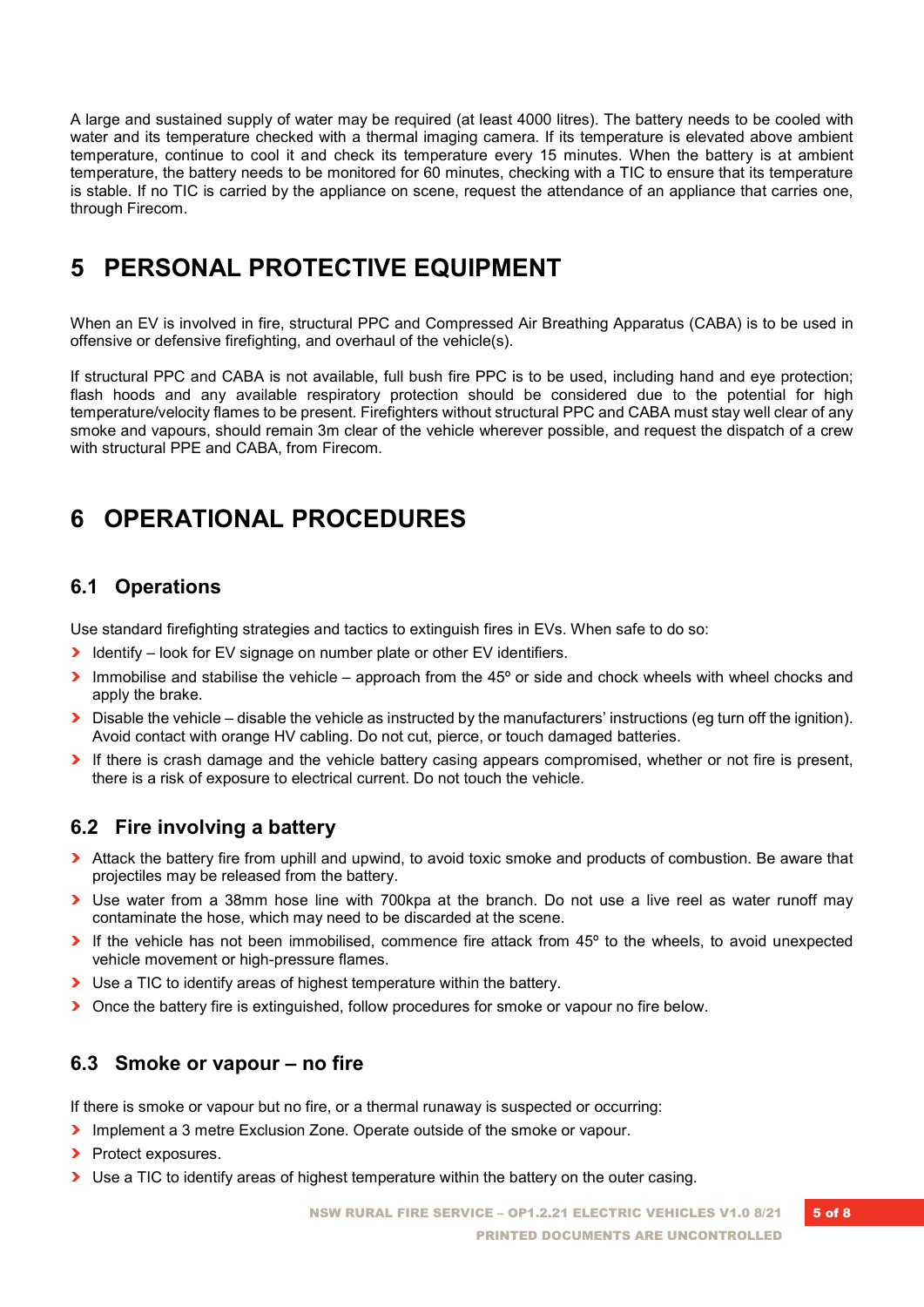- › Apply a constant stream of cooling water to that area of the battery casing for 15 minutes.
- If After 15 minutes cooling, stop and monitor the battery casing with a TIC for 15 minutes, to identify any temperature increase.
- › Continue cooling and monitoring until ambient temperature is achieved.
- > After ambient temperature is reached, monitor for an additional 60 minutes before handover.

#### 6.4 Overhaul

- › Do not forcibly open the casing of a high voltage battery to access burning cells as this may expose firefighters to high voltage DC electricity and toxic chemicals.
- › During all post-fire operations wear full structural firefighting PPE and CABA, wherever possible. Firefighters without structural PPC and CABA must stay well clear of any smoke and vapours, should remain 3m clear of the vehicle wherever possible, and request the dispatch of a crew with structural PPE and CABA, from Firecom.
- › Consider all hoses used in water run off as contaminated and discard, following processes in OP 1.2.6 Management of Asbestos Incidents.

#### 6.5 Handover

During handover to the owner or other responsible person (or NSW Police), advise the following:

- › Damaged EVs and plug-in hybrid electric vehicles (PHEVs) must be stored a minimum of 15 m from other exposures for up to 4 weeks due to the risk of re-ignition (secondary ignition) of the battery, which could occur at any time until the battery is made safe by a qualified person.
- > There is an electrocution risk from the high voltage DC in damaged batteries. A unique property of damaged high voltage batteries is the presence of trapped lethal levels of DC electricity known as stranded energy.
- Inere are toxic products of combustion of electrolyte on the surfaces of a battery compartment, and electrolytes that can have acidic or basic corrosive properties.

# 7 OPERATIONAL GUIDANCE

Indicators that a vehicle is an EV or PHEV include:

- > EV signage on the vehicle number plate
- > QR codes on the vehicle's windscreen
- > Hybrid or Electric labelling.



EV and PHEVs have high voltage cabling connecting the battery to the motor. Cabling colour is standardised as orange. However, the location of these cables varies between vehicle makes and models.

The location of the battery varies:

- If For EVs, the battery is usually under the floor pan of the vehicle, or runs under the centre console and rear seats.
- **>** For PHEVs, the battery is usually in the boot space of the vehicle.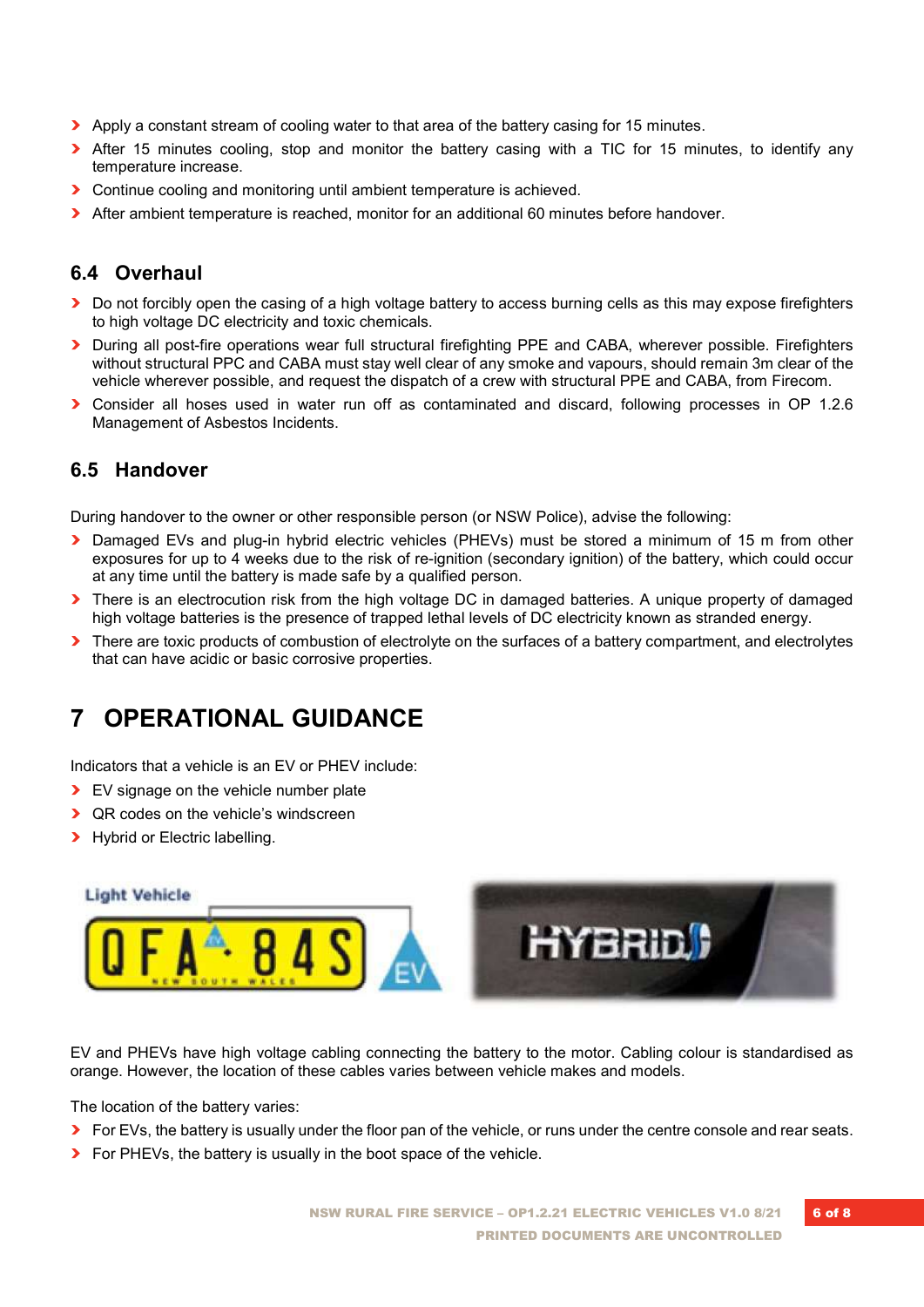For larger vehicles such as buses, trams, and trucks, the operator or owner of the vehicle may know the battery location.

Manufacturers provide information for emergency workers on their websites and through the ANCAP Rescue App about the location of cables, location of batteries, as well as instructions for disabling the vehicle.

There is further information about the management of battery-powered vehicles (with lithium-ion batteries) in the 2018 Australian Emergency Response Guidebook:

UN: 3171

#### Guide: 147

Name of material: Battery-powered vehicle (with lithium ion batteries)

Incident closure messages to Firecom should note that the incident involved an EV.

In the event of a ruptured battery compartment, consider requesting that Firecom contacts FRNSW for Hazmat advice and support.

Electrocution while fighting a fire in an EV is extremely unlikely, as high voltage energy stored in the battery is electrically isolated from the vehicle's chassis, so does not seek a path to ground and will not travel up the hose stream.

However, if the outer casing of a battery is damaged or compromised in some way, there is a DC electricity hazard with the risk of electrocution. In this case, implement the available controls:

- ▶ Set up an Exclusion Zone around the hazard.
- › Communicate the hazard to those at the site.